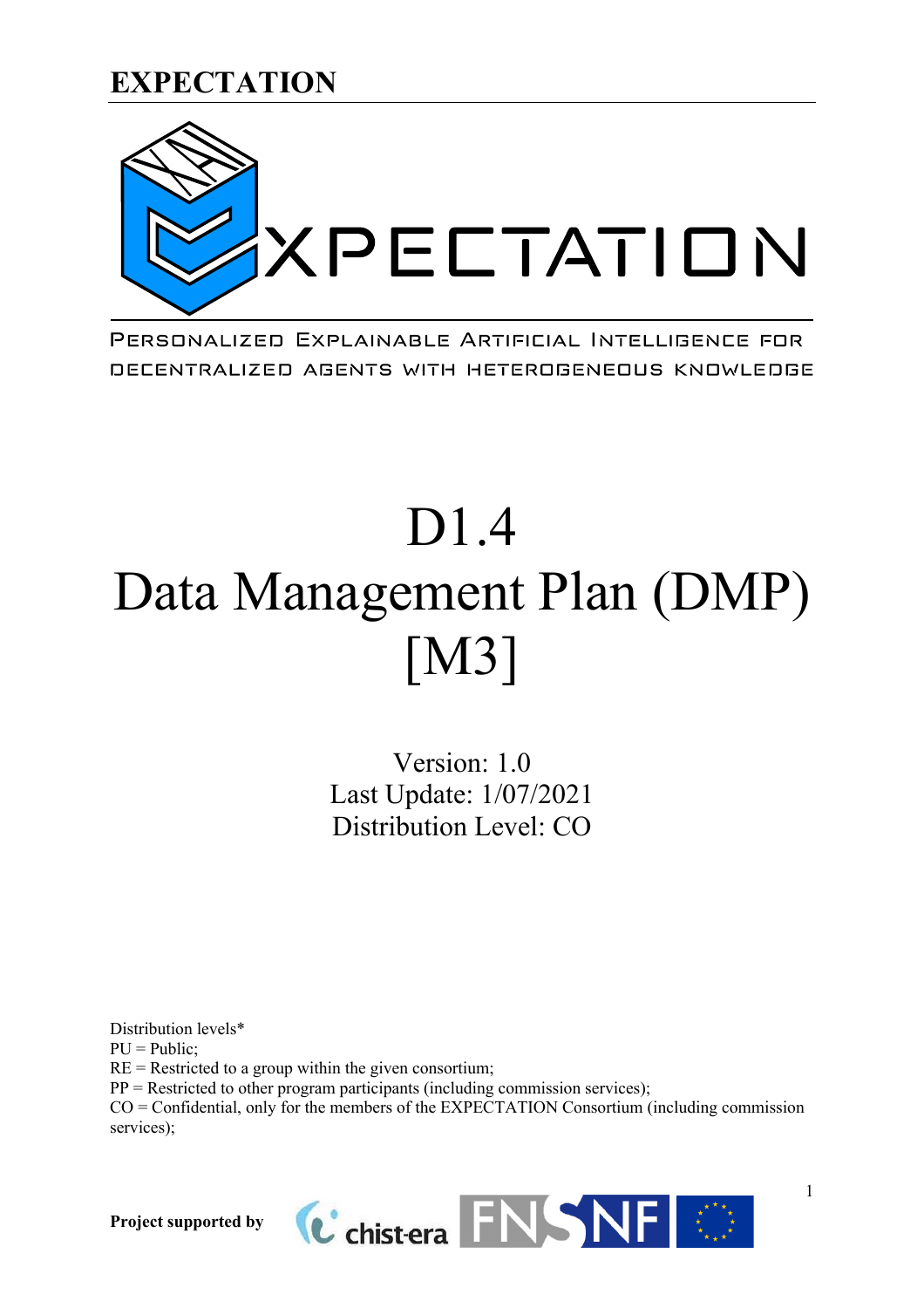# **EXPECTATION**

# **The EXPECTATION Project Consortium groups Organizations involved:**

| <b>Partner Name</b>                                                                                    | <b>Short</b> name | Country     |
|--------------------------------------------------------------------------------------------------------|-------------------|-------------|
| University of Applied Sciences and Arts Western Switzerland HES-SO<br>Institute of Information Systems | HES-SO            | Switzerland |
| University of Bologna / Dep. Of Computer Science and Engineering                                       | <b>UNIBO</b>      | Italy       |
| University of Luxembourg, Department of Computer Science                                               | <b>UNILU</b>      | Luxembourg  |
| Özyeğin University                                                                                     | OZU               | Turkey      |

# **Document Identity**

| <b>Creation Date:</b> | 1/05/2021 |
|-----------------------|-----------|
| Last Update:          | 1/07/2021 |

# **Revision History**

| <b>Version</b> | <b>Edition</b> | Author(s) | Date       |
|----------------|----------------|-----------|------------|
|                |                | All PIs   | 24/06/2021 |
| Comments:      |                |           |            |

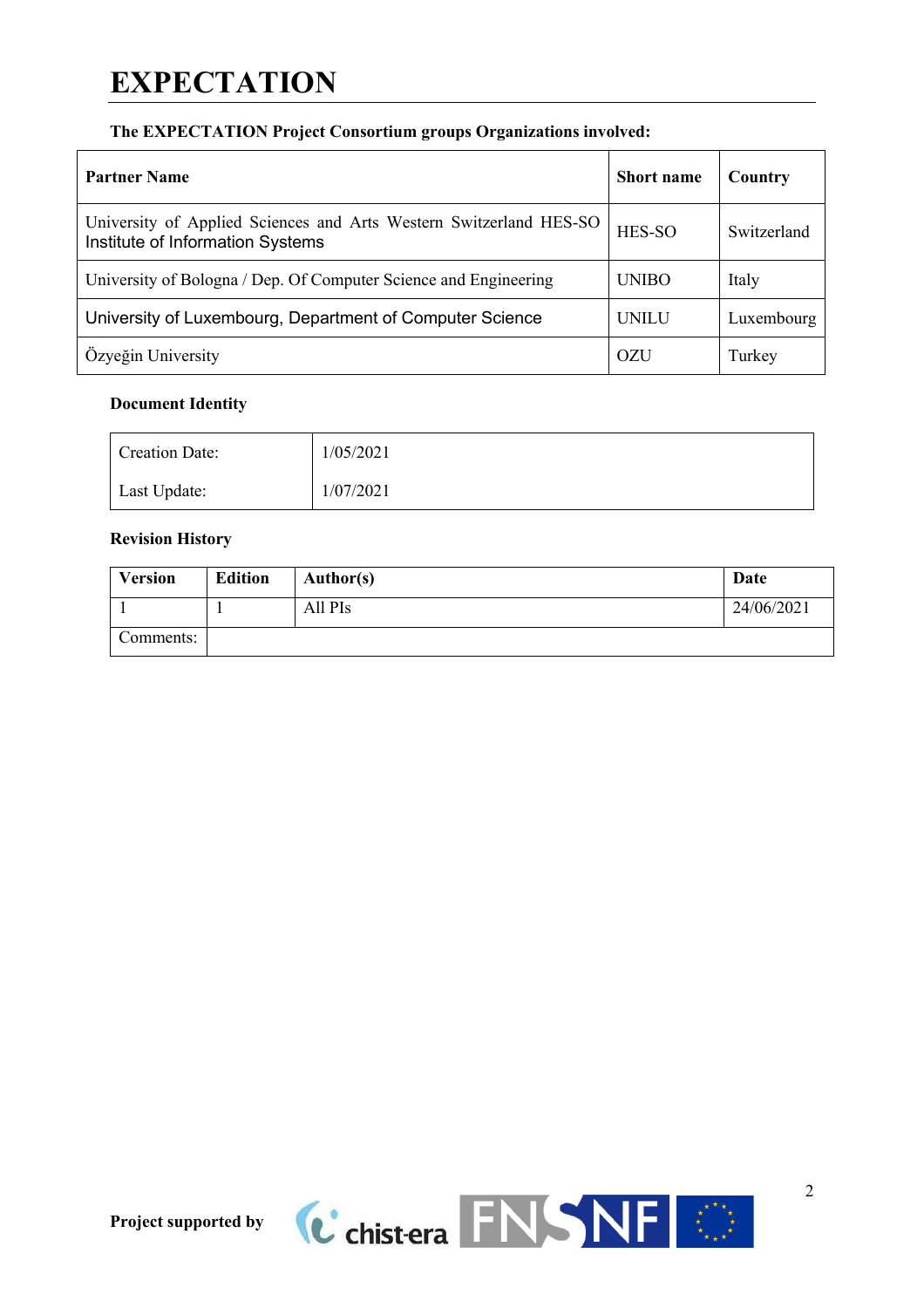

# **EXPECTATION - Personalized Explainable Artificial Intelligence for decentralized agents with heterogeneous knowledge**

# **Data Management Plan (DMP)**

## **1 Collecte des données et documentation**

#### **1.1 Quelles données allez-vous collecter, étudier, générer ou réutiliser ?**

We will collect data from participants willing to test the agent-based explainability app for food recommendation. The

data collected includes basic demographics, as well as food consumption observations and assessment of dietary habits. These data will be obtained during usage of the application. It may also include quantitative

and qualitative data from questionnaires used to assess transparency, XAI perception, understanding, and

relevance of personnalisation contents.

#### **1.2 Comment les données seront-elles recueillies, étudiées ou générées ?**

Data will be collected through the application prototype developed in the project, essentially through direct questions and self-reported dietary habits. Time series observation datasets will be produced as a result, as well as questionnaire tabular data. The data collection procedure will be specified and validated beforehand.

Data organization within the project will follow the guidelines set by the HES-SO Valais-Wallis Data Acquisition Unit DAUnit, specialized in health research data management.

#### **1.3 Quelle documentation et quelles métadonnées allez-vous fournir avec les données ?**

Each dataset will include metadata associated, including those related to authorship, reuse, license, and data description. We will adhere to standards including DCAT and PROV for this purpose, including semantic representations for it. This will be compliant with FAIR principles and will be generated using the tools provided by DAUnit.

#### **2 Questions éthiques, légales et de sécurité**

#### **2.1 Comment les questions éthiques seront-elles abordées et traitées ?**

Data collected for the participants in the study will be subject to strict data protection measures, and the protocol will be submitted to the corresponding ethical committee. All participants will be required to give her consent before participating in the study. All sensible data collected will be stored in the SWITCH data repository with the necessary access right restrictions.

In case of any ethic concern, the HES-SO applied ethics service will be consulted for ensuring that all necessary procedures are respected.

#### **2.2 Comment seront gérés l'accès aux données et la sécurité ?**

During the research project data will be stored in the shared storage infrastructure of HES-SO Valais-Wallis with very high protection and restricted access only to project members. The project PI will be in charge of managing access rights, and the IT service provider offers guarantees for storage and security.

#### **2.3 Comment allez-vous gérer les questions de droits d'auteur et de propriété intellectuelle ?**